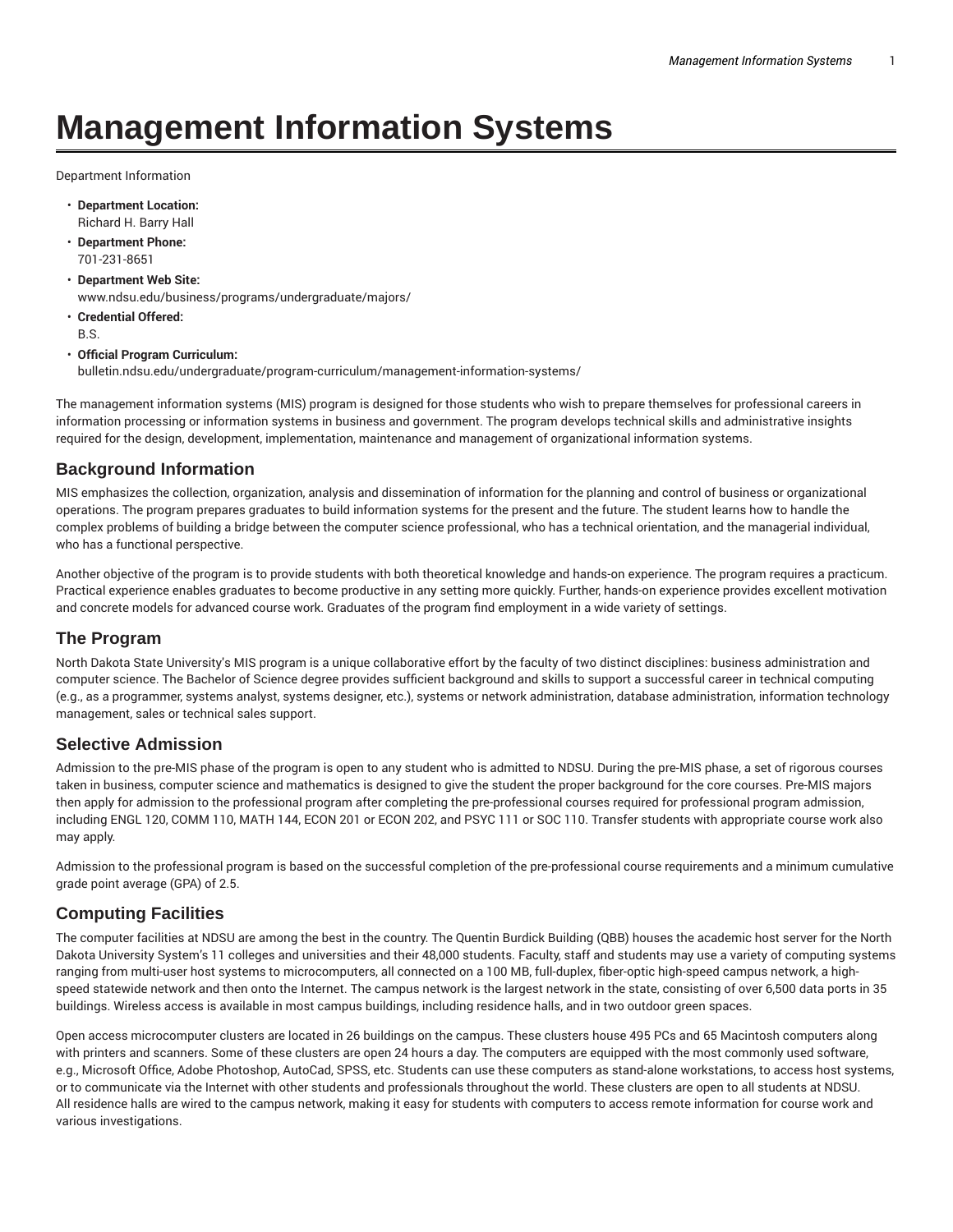In addition to the open access microcomputer clusters, the MIS program and the computer science department maintain two special-purpose clusters housing approximately 170 computers for use by the students in their respective programs. These clusters include a computer structures and networking laboratory, and a network and server laboratory.

NDSU has assumed a leadership role in computer networking as part of a six-state consortium for extremely high-level networking in the Upper Midwest and connectivity to the National Science Foundation supercomputer centers. NDSU is a charter member of Internet 2 and has connectivity with the national vBNS research network.

NDSU also houses a Center for High Performance Computing (CHPC) that provides access to secure, advanced scientific computing resources. The CHPC is a member of the Coalition of Academic Scientific Computation, a nonprofit organization of supercomputing centers and research universities that offer leading edge hardware, software, and expertise in high performance computing resources.

## **Career Opportunities**

As an MIS specialist, one might choose a job in business, education, research, agriculture, or government. This work may be in areas such as systems analysis, management information processing, database, telecommunications/networks, software systems, simulation models, design and development of new computer systems or management. The Federal Bureau of Labor Statistics expects job opportunities in information systems to be a very attractive career path in the foreseeable future.

## **High School Preparation**

It is recommended that high school students interested in studying MIS at the university level take the maximum number of math courses offered at the high school level. High school electives in the social sciences, English and communication also would be of benefit. Please speak with a professional advisor for more information.

## **Plan of Study**

Please note this is a sample plan of study and not an official curriculum. Actual student schedules for each semester will vary depending on start year, education goals, applicable transfer credit, and course availability. Students are encouraged to work with their academic advisor on a regular basis to review degree progress and customize an individual plan of study.

| Freshman                              |                       |                       |                |
|---------------------------------------|-----------------------|-----------------------|----------------|
| Fall                                  | <b>Credits Spring</b> | <b>Credits</b>        |                |
| <b>ENGL 110</b>                       | 4 COMM 110            | 3                     |                |
| <b>MIS 116</b>                        | 3 ENGL 120            | 3                     |                |
| Gen Ed Cultural Diversity             | 3 PSYC 111 or SOC 110 | 3                     |                |
| <b>Gen Ed Humanities/Fine</b><br>Arts | 3 MATH 144            | $\overline{4}$        |                |
| Non-Major Elective                    | 3 Non-Major Elective  | 3                     |                |
|                                       | 16                    | 16                    |                |
| Sophomore                             |                       |                       |                |
| Fall                                  | <b>Credits Spring</b> | <b>Credits</b>        |                |
| ACCT 200                              | 3 ACCT 201            | 3                     |                |
| <b>CSCI 227</b>                       | 3 CSCI 228            | 3                     |                |
| <b>ECON 201</b>                       | 3 ECON 202            | 3                     |                |
| <b>STAT 330</b>                       | 3 PHIL 216            | 3                     |                |
| Gen Ed Science & Tech (w/<br>lab)     | 4 STAT 331            | $\mathbf 2$           |                |
|                                       | Gen Ed Wellness       | 2                     |                |
|                                       | 16                    | 16                    |                |
| <b>Junior</b>                         |                       |                       |                |
| Fall                                  | <b>Credits Spring</b> | <b>Credits Summer</b> | <b>Credits</b> |
| <b>MGMT 320</b>                       | 3 BUSN 430            | 3 MIS 397 $1$         | 3              |
| <b>MRKT 320</b>                       | 3 ENGL 320            | 3                     |                |
| MIS 320                               | 3 FIN 320             | 3                     |                |
| <b>MIS 315</b>                        | 3 MIS 350             | 3                     |                |